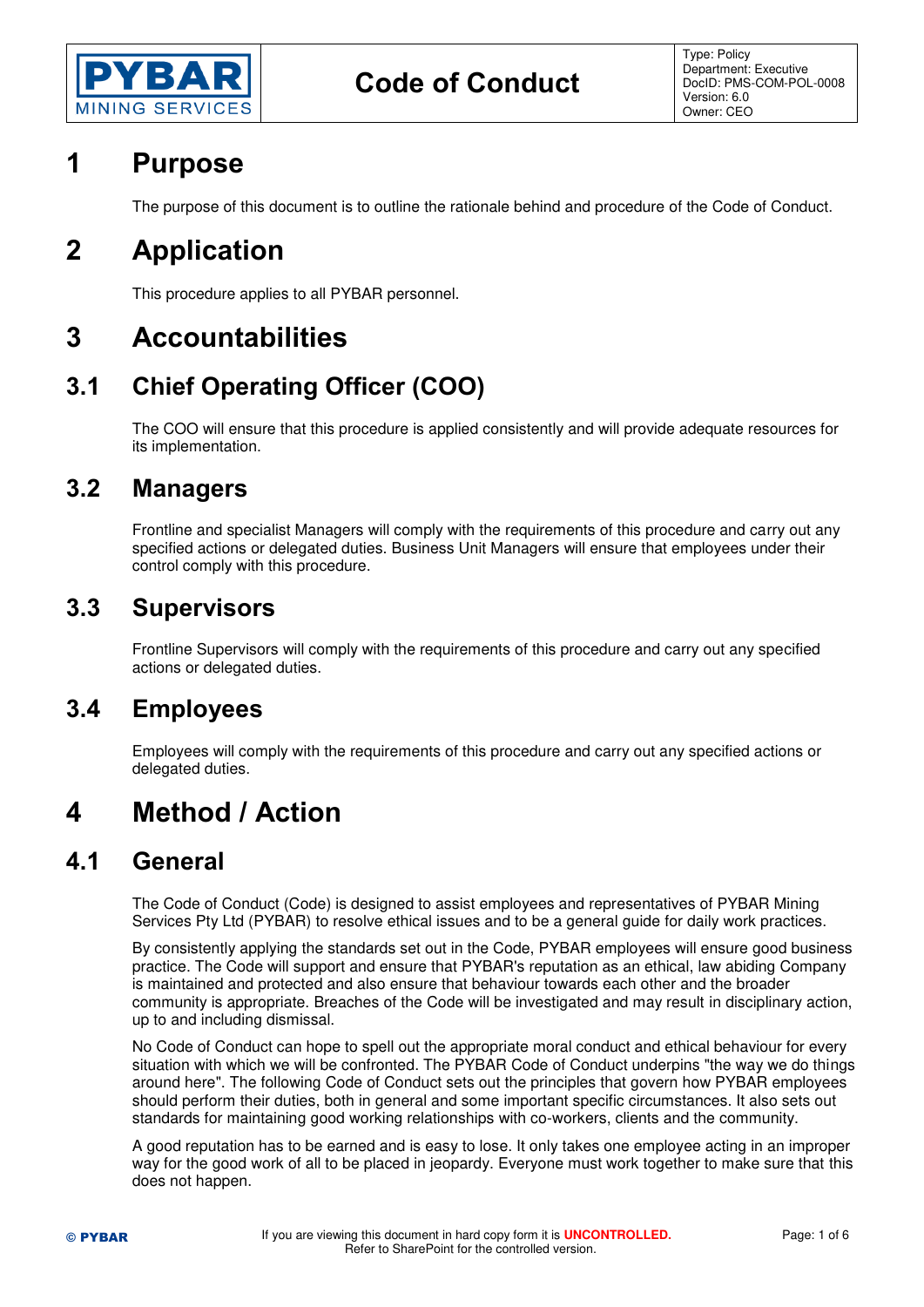

# **Code of Conduct**

Type: Policy Department: Executive DocID: PMS-COM-POL-0008 Version: 6.0 Owner: CEO

## **4.2 PYBAR Values**

PYBAR's values are the shared beliefs about what is desirable and worthy and have been developed for everyone within our Business.

#### **OUR VALUES DRIVE THE WAY WE WORK.**

- **SAFETY** 
	- o Zero harm. Zero compromise.
- **SERVICE** 
	- o We are responsive and deliver solutions.
	- o We do what we say.
- **RESPECT** 
	- o We look after our people and communities.
	- o We listen and act with honesty and integrity.
	- o We build and maintain relationships.
- **RESULTS** 
	- o We exceed expectations by doing more with less.
	- o We set the standards for industry best practice.

## **4.3 Procedure**

## **4.3.1 Compliance with Laws and Regulations**

All PYBAR employees must comply with all applicable laws and regulations.

It is an individual's responsibility to ensure that they are familiar with all applicable laws and regulations relevant to their work. Under no circumstances should an employee take any action or knowingly be party to any action that is illegal or could be regarded as legally doubtful. Ignorance of applicable laws and regulations will not be considered an appropriate reason for non-compliance.

## **4.3.2 Theft, Fraud and Misappropriation of Company Assets**

Employees must not participate in or arrange any activity involving paid Company time, or use of Company materials or assets for their personal gain, or the benefit of others outside the Company unless that activity has been authorised by their Manager.

Theft or unlawful possession of Company or other employees' property, or failure to disclose knowledge of theft, fraud, or misappropriation conducted by others, will be regarded as serious misconduct. Any intentional, wilful or careless disregard for Company property which results in costs to PYBAR, will also be considered gross misconduct.

## **4.3.3 Safety & Health**

PYBAR places paramount importance upon the safety and wellbeing of its people and the environment.

PYBAR will maintain a Safety and Health Management system and will provide training, equipment and facilities with the aim of eliminating all injuries, incidents and occupational illnesses from their workplace. There will be regular communication about health, safety and the environment.

## **4.3.4 Political Support**

PYBAR does not participate in party politics and does not make political payments. PYBAR respects the civil and political rights of its employees and representatives. PYBAR respects the right of employees and representatives to privacy with regard to personal political activity so long as individuals carry out these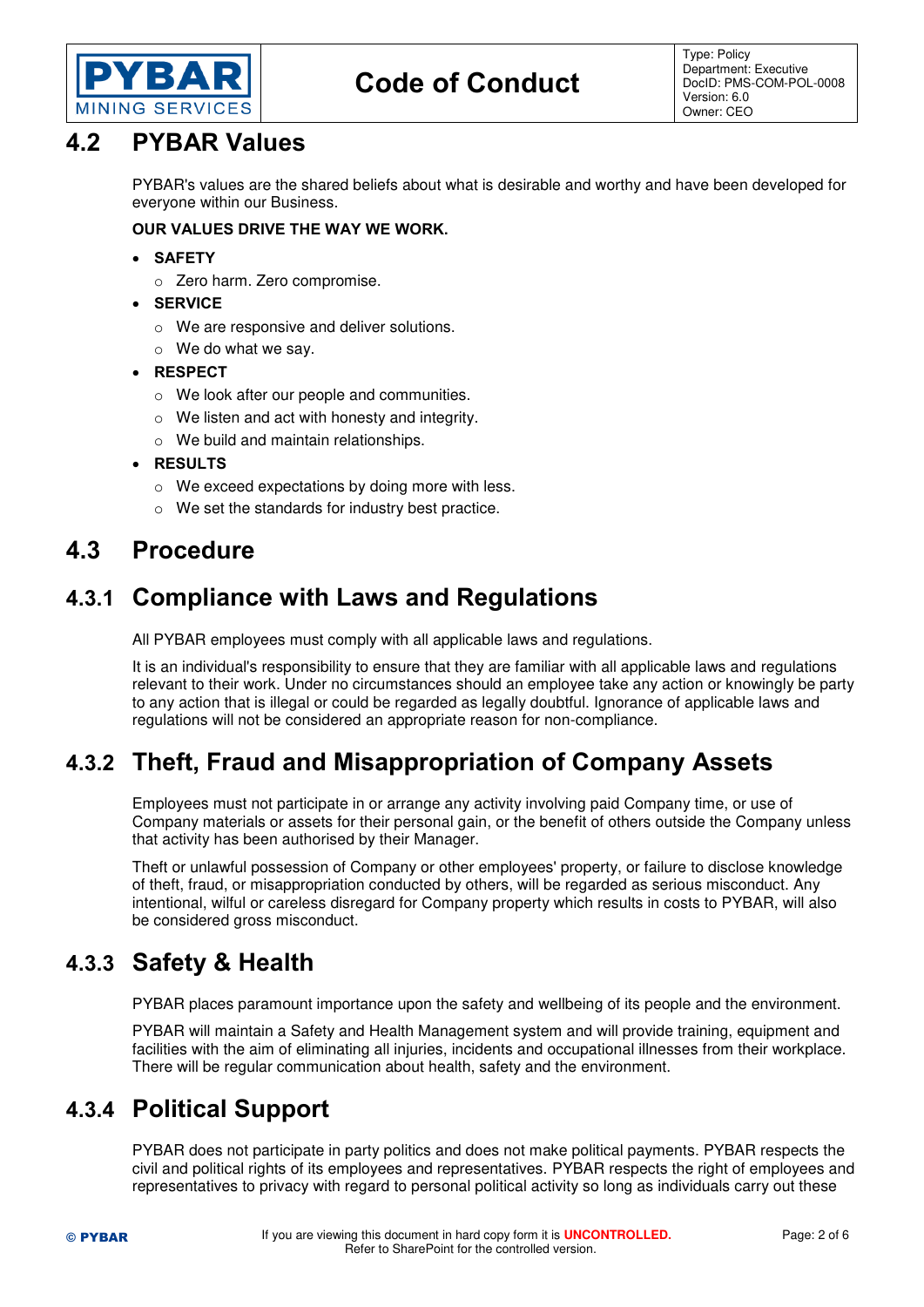

Type: Policy Department: Executive DocID: PMS-COM-POL-0008 Version: 6.0 Owner: CEO

activities in their own time. PYBAR will not attempt to influence this activity, provided political views are not imposed on any person at the workplace.

## **4.3.5 Outside Interest and Involvement**

Though off-duty participation in voluntary work is encouraged, employees must not be involved in any outside business venture that is likely to detract from the performance of their employment duties, or lead to any conflict of interest. Wherever there is doubt, employees should discuss this with their Supervisor or Manager.

PYBAR employees shall not make improper use of Company resources or information for personal use, or to gain direct or indirect advantage or benefit for the employee or for others.

## **4.3.6 Anticompetitive Behaviour**

Employees must adhere strictly to the letter and apply the spirit of competition laws wherever business is conducted. It is recognised that these laws are complex and can be difficult to interpret. Wherever there is doubt, employees should seek advice from their Manager.

Notwithstanding the complexities of competition laws, employees must never engage in any conduct that could or does result in discussions, understandings, or agreements with competitors to fix prices, allocate territories or customers, or boycott a particular client or clients. Neither claims of ignorance and good intentions nor failure to seek timely advice will be accepted as an excuse for non-compliance.

## **4.3.7 Compliance with Policies and Procedures**

PYBAR employees have an obligation to comply with PYBAR policies and procedures. These policies are available on PYBAR's intranet (SharePoint) or can be obtained from your Manager / Supervisor. They are reviewed and updated regularly.

## **4.3.8 Contracts with Manufacturers and Suppliers**

PYBAR employees must maintain high ethical standards in the acquisition of goods and services. Where PYBAR undertakes a competitive sourcing process, each potential supplier is entitled to expect PYBAR to follow principles of fair competitive bidding. All quotations and related information submitted will be treated as confidential and will not be used with the intent of giving or receiving unfair advantage.

In respect of our major contracts, PYBAR expects that suppliers will have policies consistent with PYBAR's, particularly in regard to ethical standards (including principles of fair treatment).

## **4.3.9 Gifts, Bribes and Third Party Incentives**

PYBAR considers the direct or indirect offer, payment, soliciting, or acceptance of bribes as unacceptable. Any gifts or services that could be interpreted as an exchange or reward for preferential treatment are unacceptable and will be viewed as a serious breach of this Code. If in doubt, the matter should be raised with the relevant Manager.

Bribery, in all its forms, is prohibited. PYBAR employees should not promise, offer, nor accept bribes or anything that could be taken for one, either directly or indirectly.

## **4.3.10 Working with PYBAR People**

Employees of PYBAR are expected to behave in a manner that reflects PYBAR's values and encourages and recognises the contribution that we can all make to the business. PYBAR is committed to providing a workplace that is safe for all people and is free from any form of discrimination or harassment.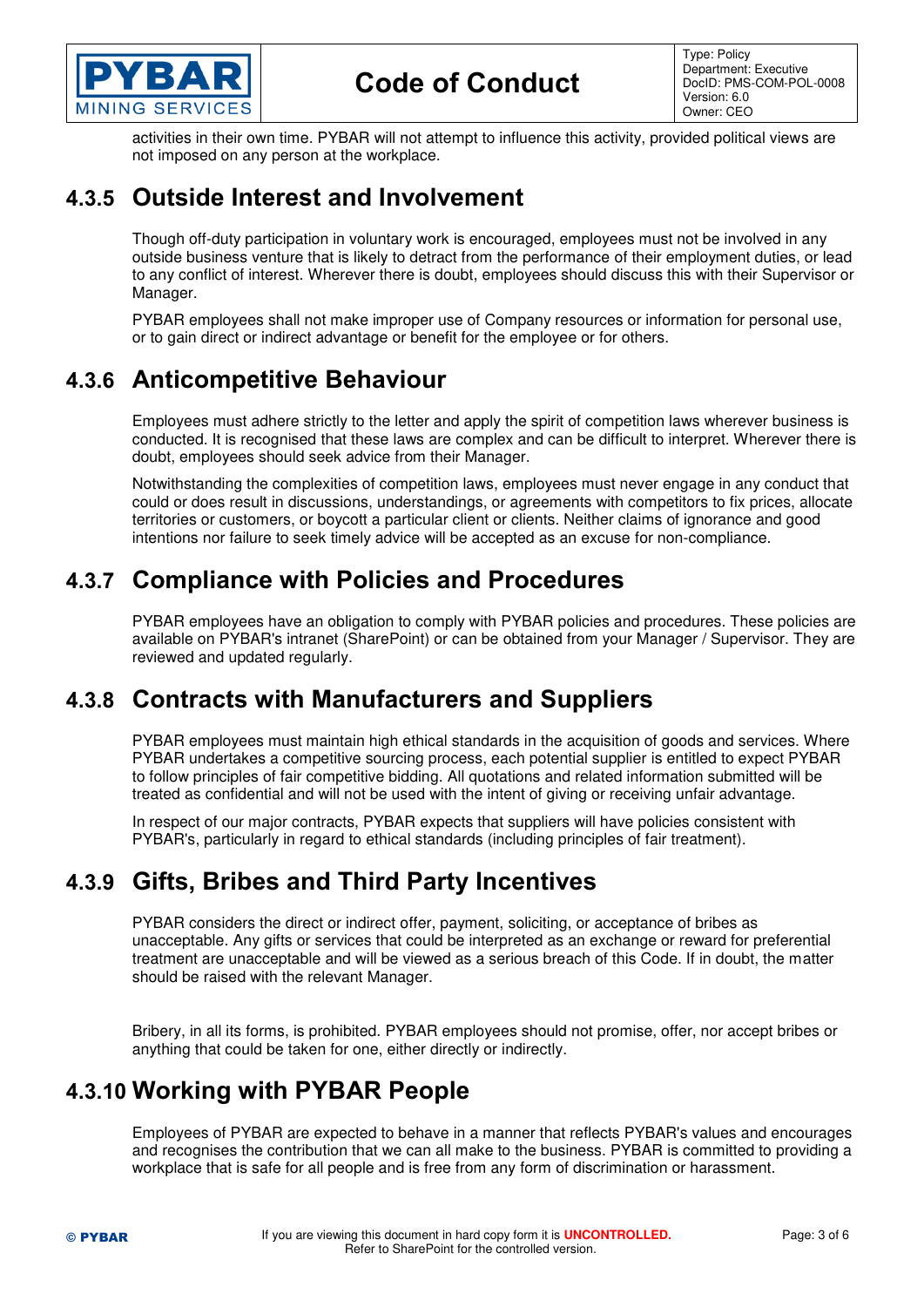

# **Code of Conduct**

Type: Policy Department: Executive DocID: PMS-COM-POL-0008 Version: 6.0 Owner: CEO

Any inappropriate and / or illegal behaviour should be reported to the appropriate person within PYBAR. PYBAR will treat any complaint of this nature seriously, and will not tolerate victimisation of any genuine complainant.

#### **Specific standards for PYBAR employees include:**

#### **4.3.10.1 Bullying and Harassment**

Employees must not, under any circumstances behave in a manner that could reasonably lead to another person being injured, humiliated, intimidated or offended. Any person who is found to have bullied or harassed another person, or who has participated in the bullying or harassment of another person, will be subject to disciplinary action. Employees are also subject to civil and criminal law in these circumstances.

### **4.3.10.2 Equal Opportunity and Discrimination**

PYBAR is committed to providing a workplace that is free from discrimination, harassment, and victimisation. As such, PYBAR aims to embed equal employment opportunity and antidiscrimination practices into all aspects of its operations.

Employees must not under any circumstances, behave in a manner that could lead directly or indirectly to another individual being discriminated against in relation to any PYBAR business. Any person found to have directly or indirectly discriminated against another person will be subject to disciplinary action. Employees are also subject to civil and criminal law in these circumstances.

#### **4.3.10.3 General and Social Media**

These guidelines apply to employees of PYBAR creating or contributing to blogs, wikis, social networks, or any other forms of social media, both on or off the PYBAR website. PYBAR expects all who participate in social media on behalf of, or in any way related to PYBAR, understand and follow these guidelines.

The guidelines below are a starting point for appropriate and responsible engagement in social media, and will continue to evolve as new technologies and social networking tools emerge.

#### **If you participate in social media, please follow these guiding principles:**

- be smart and exercise good judgment as to what's best for yourself and PYBAR;
- post meaningful, respectful comments (in other words, no spam and no remarks that are off-topic or offensive);
- always pause and think before posting;
- your participation is your own responsibility;
- respect proprietary information, content and confidentiality;
- when disagreeing with others' opinions, keep it appropriate and polite; and
- know and follow the PYBAR code of conduct, confidentiality and privacy policies.

#### **The guidelines below are a starting point for engaging in general media such as television and radio:**

- respect proprietary information, content and confidentiality of PYBAR and clients;
- remember to demonstrate professional, straightforward and appropriate communication;
- know and follow the PYBAR conduct and privacy policies;
- do not make assumptions about a topic on behalf of PYBAR and clients; and
- if unsure when engaging in general media, contact the Project Management and / or the HR Department for clarification.

#### **4.3.10.4 Other Inappropriate Behaviour**

Employees must not participate in any behaviour that could cause offence or harm to other people.

#### **Examples of such behaviour may include:**

making false or malicious statements about other employees, or PYBAR as a business;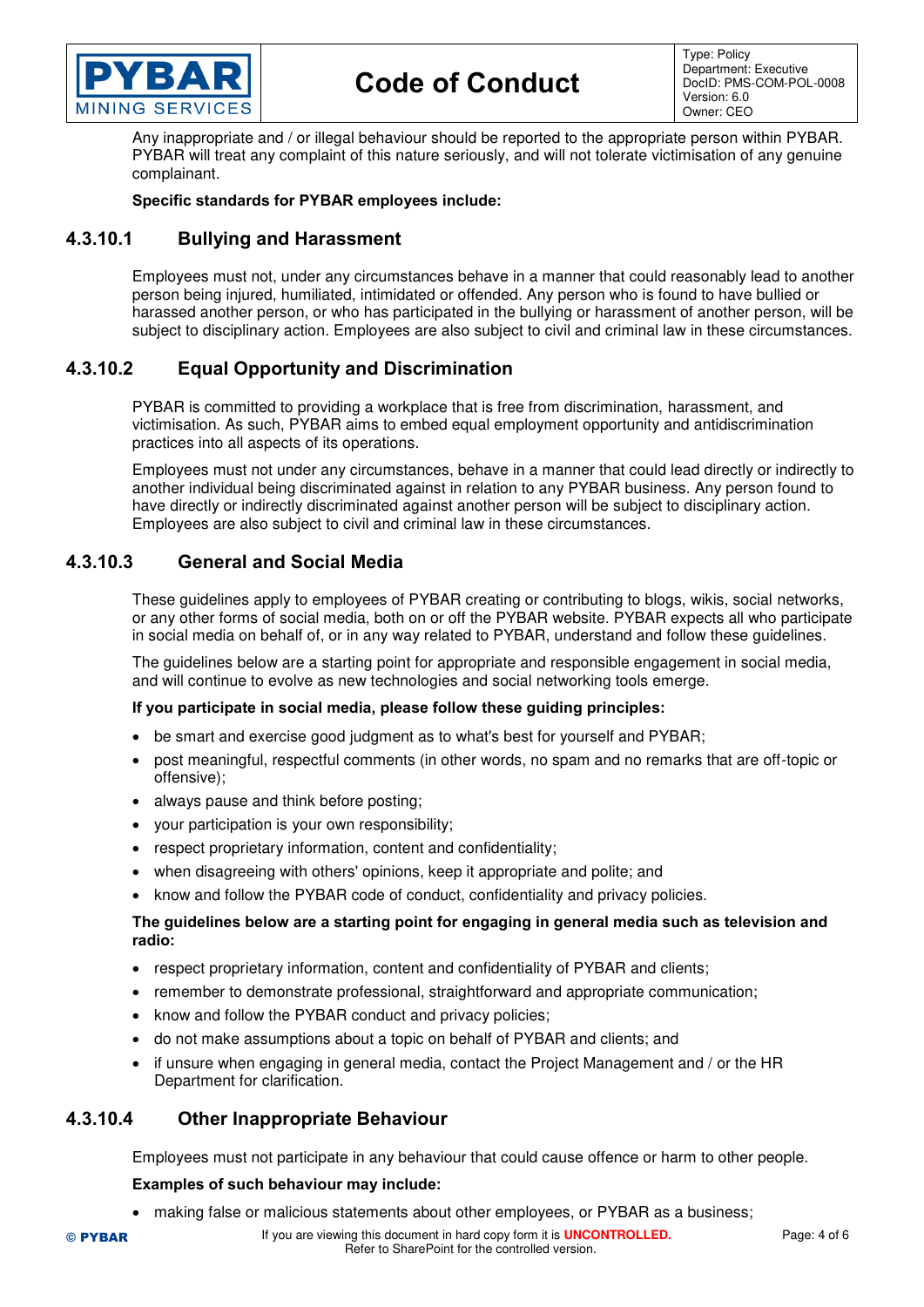

- gambling at work (unless it is a sweep or footy tips authorised by the Manager / Supervisor according to local custom); and
- horseplay, practical joking or skylarking at work.

In circumstances where an employee may have breached an Australian law, PYBAR may notify the police or other relevant government authority.

## **4.3.11 Communication**

The way we communicate within and external to PYBAR reflects PYBAR's values. Everyone has a responsibility to ensure that communication is timely, accurate, and appropriate to the circumstance.

**Specific standards for employees communicating for and on behalf of PYBAR include:** 

### **4.3.11.1 Confidential or Sensitive Information**

Employees may not, without the CEO's permission, divulge to any person any information concerning the affairs of PYBAR, or make use of such information for their own benefit or for the benefit of others.

Documents or systems that contain confidential information or which could be subject to abuse, such as certificates, reports, maps, cheques and computer data, should be kept secure at all times.

Information relating to an individual's salary package and medical records is confidential.

### **4.3.11.2 Email and Internet Usage**

PYBAR provides an email and internet system to help staff work in a collaborative and effective manner. The email or internet system must not be misused in any way, including:

- transmitting or accessing material that may be considered offensive or which is obscene or defamatory;
- representing personal opinions as those of PYBAR;
- revealing or publishing confidential information; or
- engaging in network traffic not related to work that is high volume (exceeding 30 minutes per day), sustained, or contrary to the provision of the IT system as a tool for conducting PYBAR business.

## **4.4 Monitoring the Procedure**

## **4.4.1 Use of the Code of Conduct**

The PYBAR Code of Conduct will be conveyed to new employees during the Induction process. PYBAR core Values will be incorporated in the Employee Performance Review process and when applicable, will underpin the development of:

- position objectives and accountabilities; and
- performance indicators and targets.

These will be agreed between a Supervisor and individual. Where applicable, a Supervisor and individual may identify one or two core behaviours as a particular area of focus of an individual's work performance review for the next twelve months. Although all individuals are expected in some degree to exhibit core behaviours, not all the behaviours might be listed in the criteria for performance review.

## **4.4.2 Breach of the Code of Conduct**

Any breach of the PYBAR Code of Conduct will be treated seriously and thoroughly investigated. At the same time, any suspected or alleged breach under investigation will be treated with confidentiality. If employees or representatives of the Company believe their own actions have, or may have breached the Code, they should advise their Supervisor / Manager.